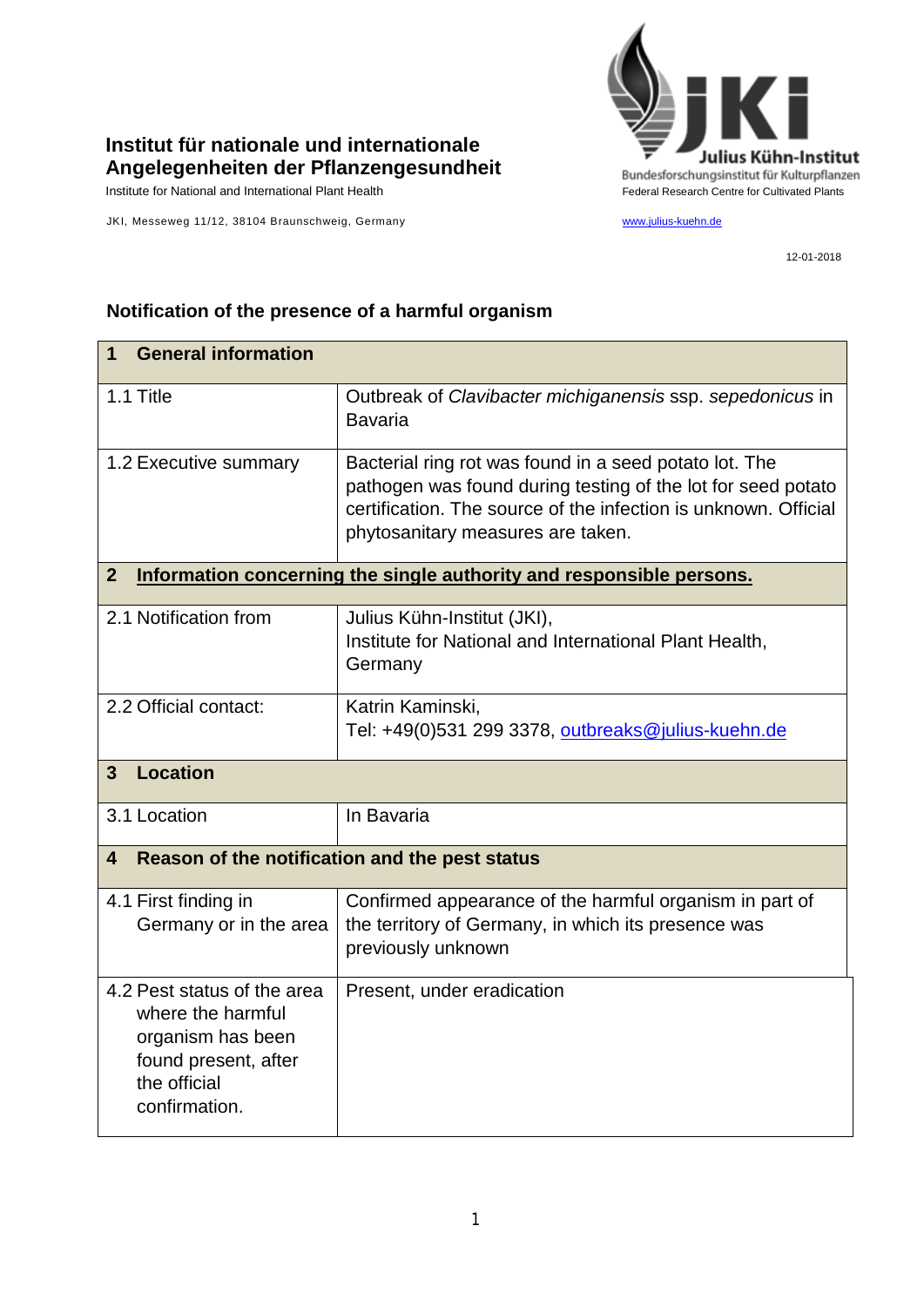| 4.3 Pest status in Germany before the<br>official confirmation of the presence, or<br>suspected presence, of the harmful<br>organism. | Present, few occurrences, under<br>official control                                             |  |
|---------------------------------------------------------------------------------------------------------------------------------------|-------------------------------------------------------------------------------------------------|--|
| 4.4 Pest status in Germany after the official<br>confirmation of the presence of the<br>harmful organism.                             | Present, few occurrences, under<br>official control                                             |  |
| Finding, sampling, testing and confirmation of the harmful organism.<br>$5\phantom{.0}$                                               |                                                                                                 |  |
| 5.1 How the presence or appearance of the<br>harmful organism was found.                                                              | Official inspection for purposes other<br>than phytosanitary ones: seed potato<br>certification |  |
| 5.2 Date of finding:                                                                                                                  | 24-10-2017                                                                                      |  |
| 5.3 Sampling for laboratory analysis.                                                                                                 | 29-09-2017                                                                                      |  |
| 5.4 Date of official confirmation of the<br>harmful organism's identity.                                                              | 12-12-2017                                                                                      |  |
| Infested area, and the severity and source of the outbreak in that area.<br>6                                                         |                                                                                                 |  |
| 6.1 Size and delimitation of the infested<br>area.                                                                                    | 4.72 ha                                                                                         |  |
| 6.2 Characteristics of the infested area and<br>its vicinity.                                                                         | Open air - production area: field: seed<br>potatoes                                             |  |
| 6.3 Infested plant(s), plant product(s) and<br>other object(s).                                                                       | Solanum tuberosum                                                                               |  |
| 6.4 Source of the outbreak.                                                                                                           | unknown                                                                                         |  |
| <b>Official phytosanitary measures.</b><br>$\overline{\mathbf{7}}$                                                                    |                                                                                                 |  |
| 7.1 Adoption of official phytosanitary<br>measures.                                                                                   | Official phytosanitary measures will be<br>taken                                                |  |
| 7.2 Date of adoption of the official<br>phytosanitary measures.                                                                       | 19-12-2017                                                                                      |  |
| 7.3 Identification of the area covered by the<br>official phytosanitary measures.                                                     | 16 <sub>ha</sub>                                                                                |  |
| 7.4 Objective of the official phytosanitary                                                                                           |                                                                                                 |  |